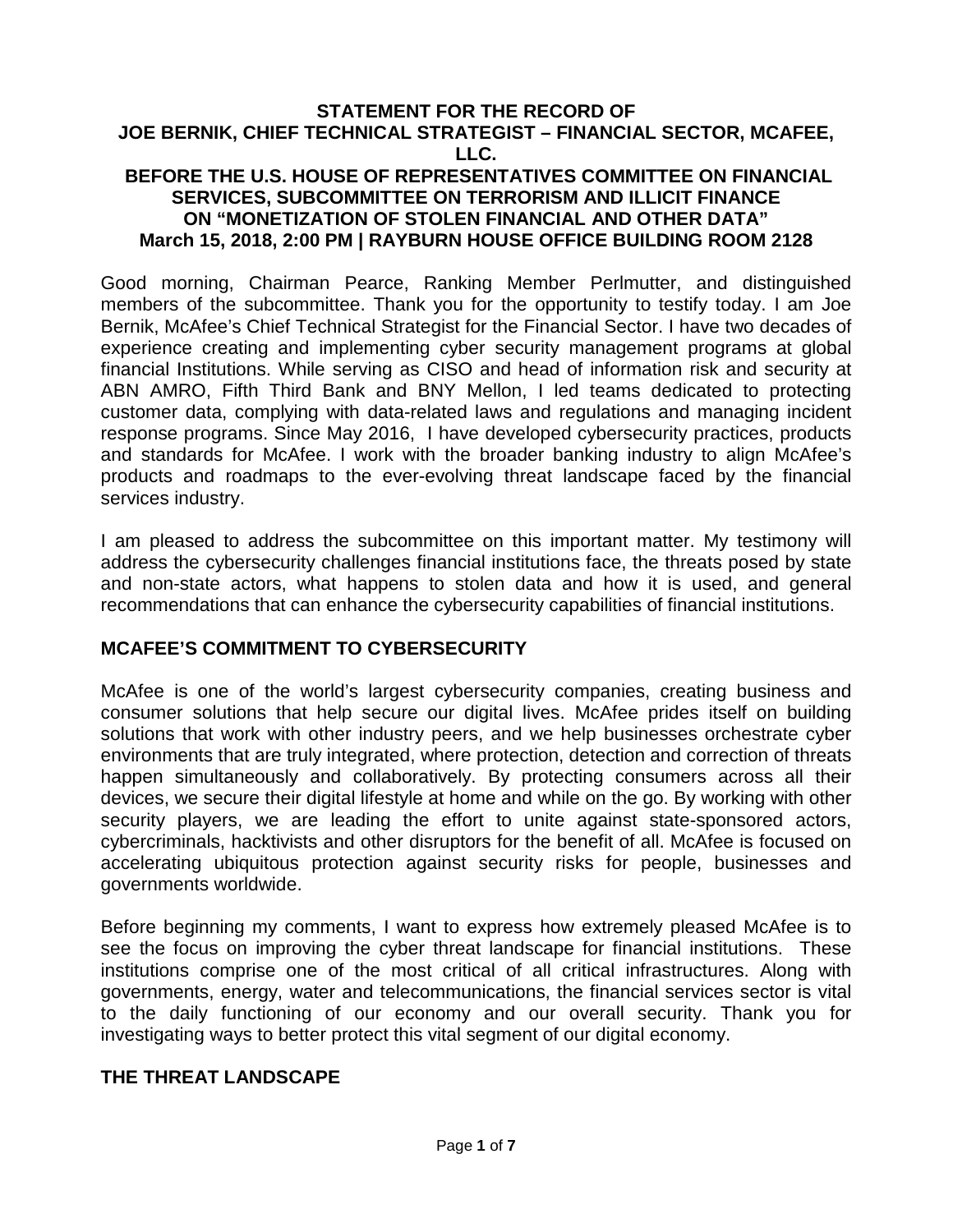According to a global report the Center for Strategic and International Studies (CSIS) and McAfee recently produced on [Economic Impact of Cybercrime-No Slowing Down,](https://www.mcafee.com/us/resources/reports/rp-economic-impact-cybercrime-summary.pdf) banks are the favorite target of skilled cybercriminals – a fact that CSIS finds has been true for a decade. Yet it is also true that financial institutions, especially in the United States, invest more in cybersecurity – in both technology and information sharing efforts – than most other sectors. Finance was also the nation's first vertical to set up an ISAC (information sharing and analysis center), and it is generally seen as one of, if not *the*, leading sector in cybersecurity preparedness. There is no doubt, however, that financial institutions are still a prime target for cybercrime, for obvious reasons.

CSIS finds that North Korea and Russia are the top two nation states perpetrating financial cybercrime. Cyberattacks provide a lucrative way to supplement the North Korean government's access to foreign currency, and Russia provides a sanctuary for cybercriminals, housing some of the world's most talented cyber felons, whose attention focuses on the financial sector.

The attacks are not always directly against the largest banks, however. In fact, targeting the "seams" between well-defended networks is becoming increasingly common. The North Korean attack against the SWIFT network is a good example of exploiting weak points in the global financial network to make off with huge sums. In that situation, the North Korean Reconnaissance General Bureau (RGB) was aware of the difficulty of executing a large-scale heist from a single major western bank. Therefore, they targeted smaller, less sophisticated banks in developing countries like Bangladesh, Vietnam and Ecuador. Once they had compromised these banks' systems, they used the banks' credentials to send SWIFT fund transfer requests to larger banks in other countries. As the requests at first appeared legitimate, tens of millions of dollars were transferred fraudulently.

This practice of not targeting the largest financial institutions directly has proven to be quite effective in other situations as well. For instance, in the United States, cybercriminals zeroed in on Equifax, stealing the personal information of more than 145 million customers. The first repercussion most people thought of concerned the danger of identity theft. But that's just the beginning. Because of all the sensitive information Equifax housed, the hack was a blow to all organizations, including financial services companies. The Equifax breach and the 2015 Anthem breach before it rendered the Social Security number virtually useless as a trusted identifier throughout our economy. Social Security numbers used to be the gold standard, on which banks, credit card companies and others in the financial sector relied heavily for proof of identity. Without a secure identifier, assets become vulnerable, making the need for a digital ID much more urgent.

# **ATTACK METHODS AND INNOVATION**

The attack methods cybercriminals use against the financial sector are similar to those used for other enterprises and organizations. Ransomware is the fastest growing cybercrime tool, with more than 6,000 online criminal marketplaces selling products and services, and ransomware-as-a-service is growing in popularity. Phishing attacks remain popular, and cybercrime-as-a-service is a big business. The dark web (the part of the World Wide Web that is accessible only by means of special software, allowing users and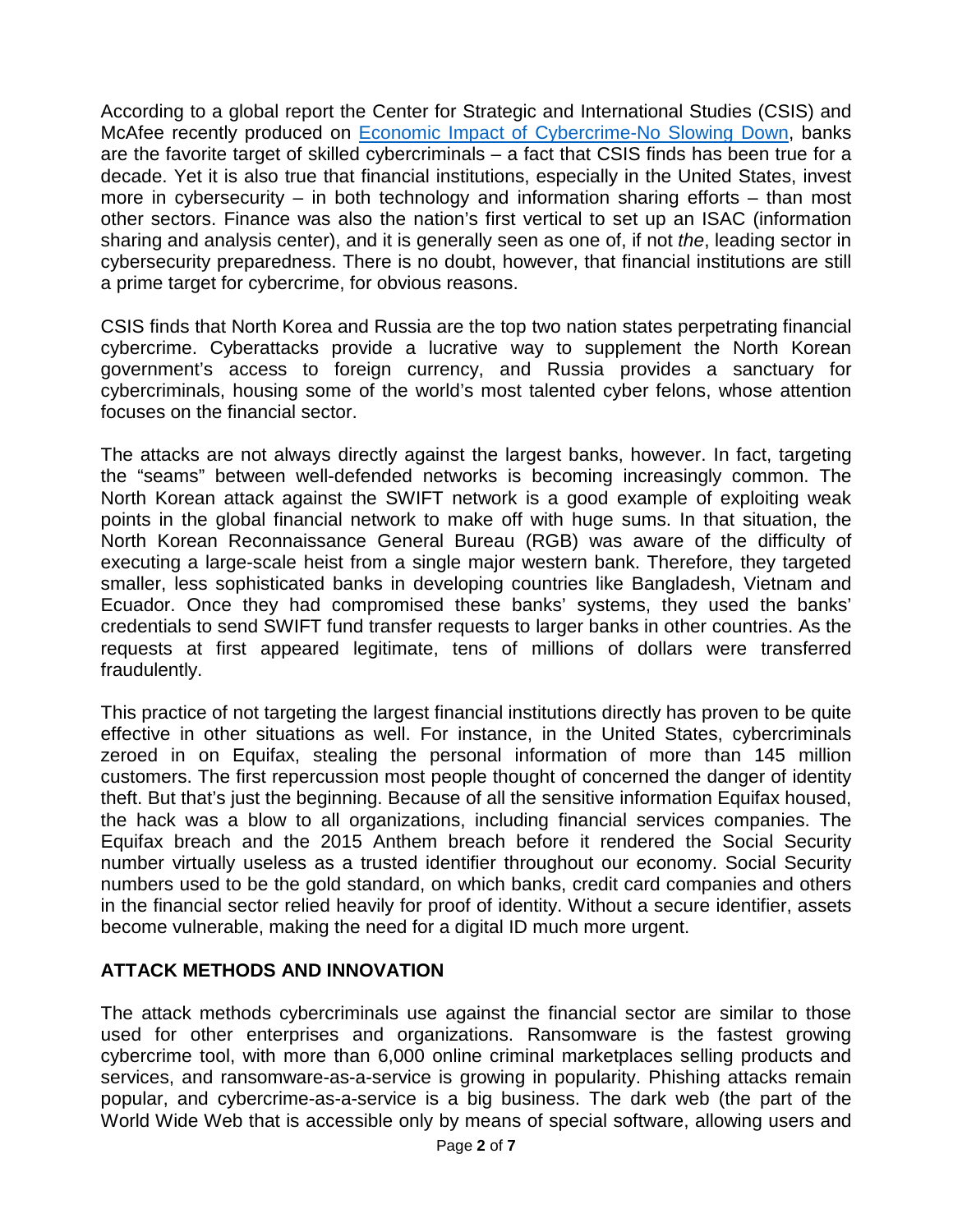website operators to remain anonymous or untraceable) offers buyers web injections, exploit kits and botnet rentals, among other tools. In some cases of ransomware, there really is no ransom that can be paid; data is simply encrypted with no way to retrieve it. This is a frightening type of cyber-attack, particularly for banks that remember the great depression of the 1930s.

There's been a lot of talk about cybercriminals innovating, and that is certainly accurate. With any new technology, there are uses for good and for bad. For instance, banks are using artificial intelligence and machine learning to enable advanced analytics to better serve and protect customers, but the sharpest cybercriminals also understand how to use it. Likewise, Amazon, Microsoft, Google and others are offering cloud technologies that can cut costs and make it easier to implement solutions, but customers don't always have the security part figured out. If companies put all their data in the cloud but don't protect it, they actually might be worsening their security posture. Our customers report that cybercriminals are also taking advantage of big data and advanced analytics for amassing and analyzing stolen information.

Yet while we know that cybercriminals have innovative tools in their arsenal, we haven't seen much of it yet because the old methods are still working. The exploits we see are more commoditized, and that fits with what we know about cybercriminals: They'll do only what they have to do to get a result, no more. If tried and true tactics like phishing are still working, why spend money to purchase a more sophisticated technique? We're seeing some new uses of exploits of WannaCry and Not Petya, and they continue to produce results. We also haven't seen a deliberate, sustained, destructive attack – the type that would render the organization inoperable – against a major American bank. This doesn't mean the financial sector has not been greatly impacted, however, as the theft of so much personal information in other hacks has weakened the fabric of the nation's financial infrastructure.

I do want to mention something that qualifies as an attack method, and that's the abuse of social media. Nation states have shown they're capable of interfering with, misdirecting and altering social media content – all of which can cause panic in financial markets. North Korea and Russia could certainly use social media to spread false information about financial conditions and markets, causing volatile markets to respond to fraudulent news. This is another example of evolving platforms such as social media, cloud and mobile offering both new opportunities as well as new means for abuse. We should be mindful that we're fighting a war, and it's very hard to keep up. We're going to need a lot of work by vendors and the government to protect citizens' information and keep major infrastructures such as power, water and finance stable.

### **WHAT HAPPENS TO THE DATA?**

In 2015, McAfee produced a report on the market for stolen data (The Hidden Data [Economy: the marketplace for stolen digital information\)](https://www.mcafee.com/us/resources/reports/rp-hidden-data-economy.pdf), finding that stolen financial data is available not only on the dark web but also to anyone with a browser and the means to pay. Payment card information varies in price, depending on the amount of it out there. In 2015, the cost in the U.S. for a payment card number with a card verification value with a bank ID number and date of birth was \$15. Today, it's worth approximately \$12. PayPal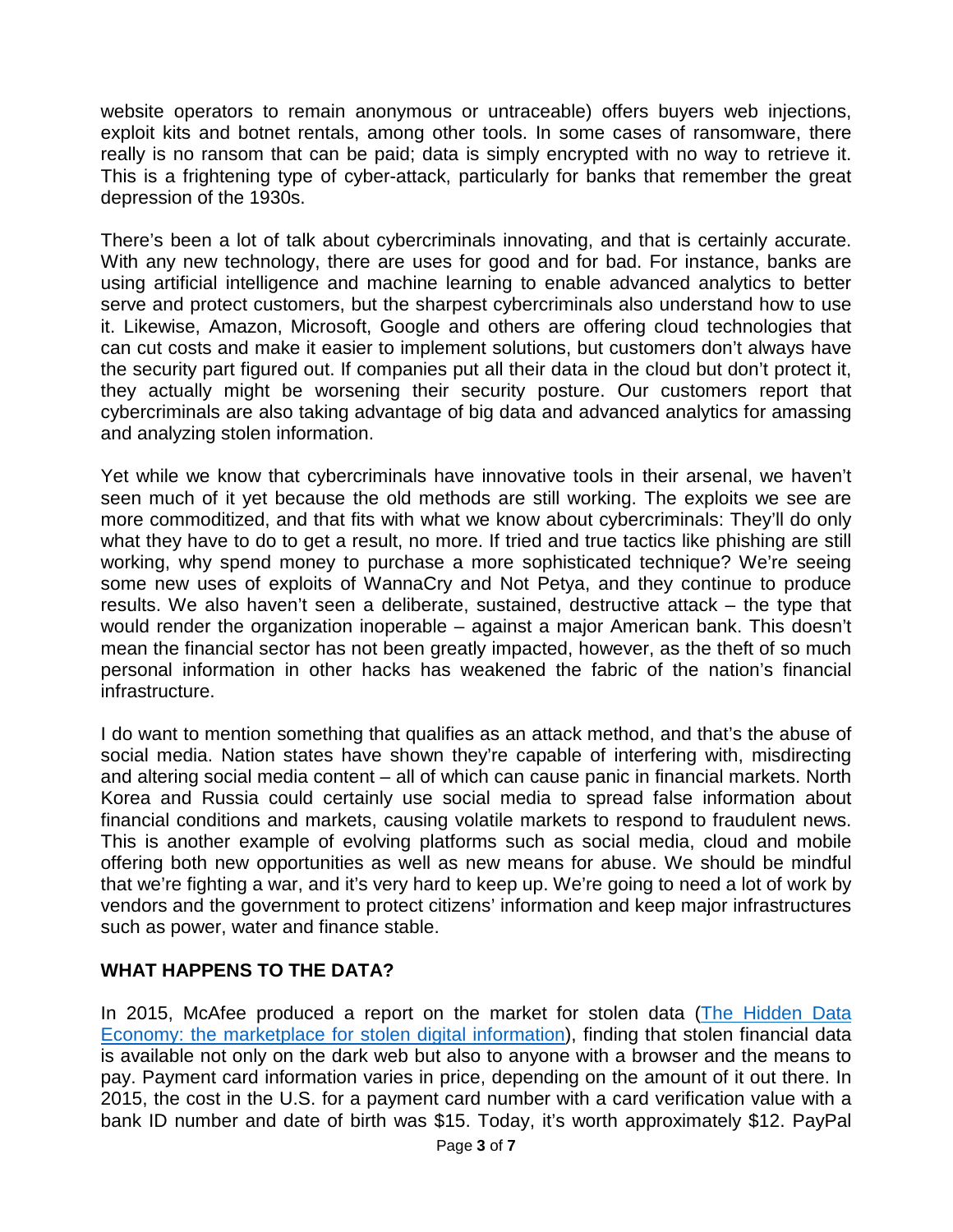logins today go for \$247 and online banking details for \$160, according to the recently published [Dark Web Market Price Index.](https://www.top10vpn.com/privacy-central/privacy/dark-web-market-price-index-feb-2018-us/) The Index places the cost of purchasing a passport at \$62, with the lowest cost stolen credentials being for Spotify – 12 cents to get a login.

Buyers of stolen information have many options, including the geographic source of a credit card and the card's available balance – both of which affect its price. Here's copy from a marketplace advertising its wares, as noted in the McAfee study referenced above:

We are offering top quality cards. All our cards come with PPis [personal private information] and instructions. You can use them at any ATM worldwide. Our cards are equipped with magnetic strip and chip. Once you purchase, we will email you a full guide on how to safely cash out.

Everything is available on these online marketplaces, including credentials for bank-tobank transfers and banking logins. As in other marketplaces, there are scams. One seller pitches: "Are you fed up of being scammed, and ripped? Are you tired of scammers wasting your time, only to steal your hard-earned money?" Just as in the legitimate digital marketplace, online forums are full of advice from buyers. Some sellers employ YouTube to advertise their wares. Still other types of data for sale includes access to systems within organizations' trusted networks. The types of entry vary, from very simple direct access (such as login credentials) to those that require a degree of technical competence (such as vulnerabilities).

Today, the monetization of stolen data has become easier due to the increased widespread use of digital currencies. According, again, to the McAfee-CSIS study on the Economic Impact of Cybercrime, anonymizing services like the "TOR" network and digital currencies have created an environment that gives cybercriminals both an arsenal and a sanctuary. TOR – free software that enables anonymous communication – has greatly enabled the expansion of cybercrime by allowing cybercriminals to hide their identities through a digital medium, further complicating law enforcement tracking efforts. Ransomware payments, for example, have been made more convenient and less traceable by crypto (digital) currency.

I want to emphasize, however, that these black markets represent uses of stolen data that are known – and most of these apply to criminals who hack for financial gain. Even more concerning are the evolving nation state hackers, who often are not putting the stolen data up for sale. The uses they have in mind go beyond simple financial gain, and that's the more worrisome part.

### **PREPAREDNESS**

Our customers tell us that the three biggest problems they have are 1) dealing with conflicting regulations, 2) a constantly changing and evolving technology landscape and 3) the growing sophistication of cyber attackers. They also have to deal with cybersecurity tools that often don't work well with each other. The lack of interoperability among cybersecurity solutions limits their ability to exchange threat data on a rapid basis and creates seams of access for hackers. For our customers and also for McAfee and many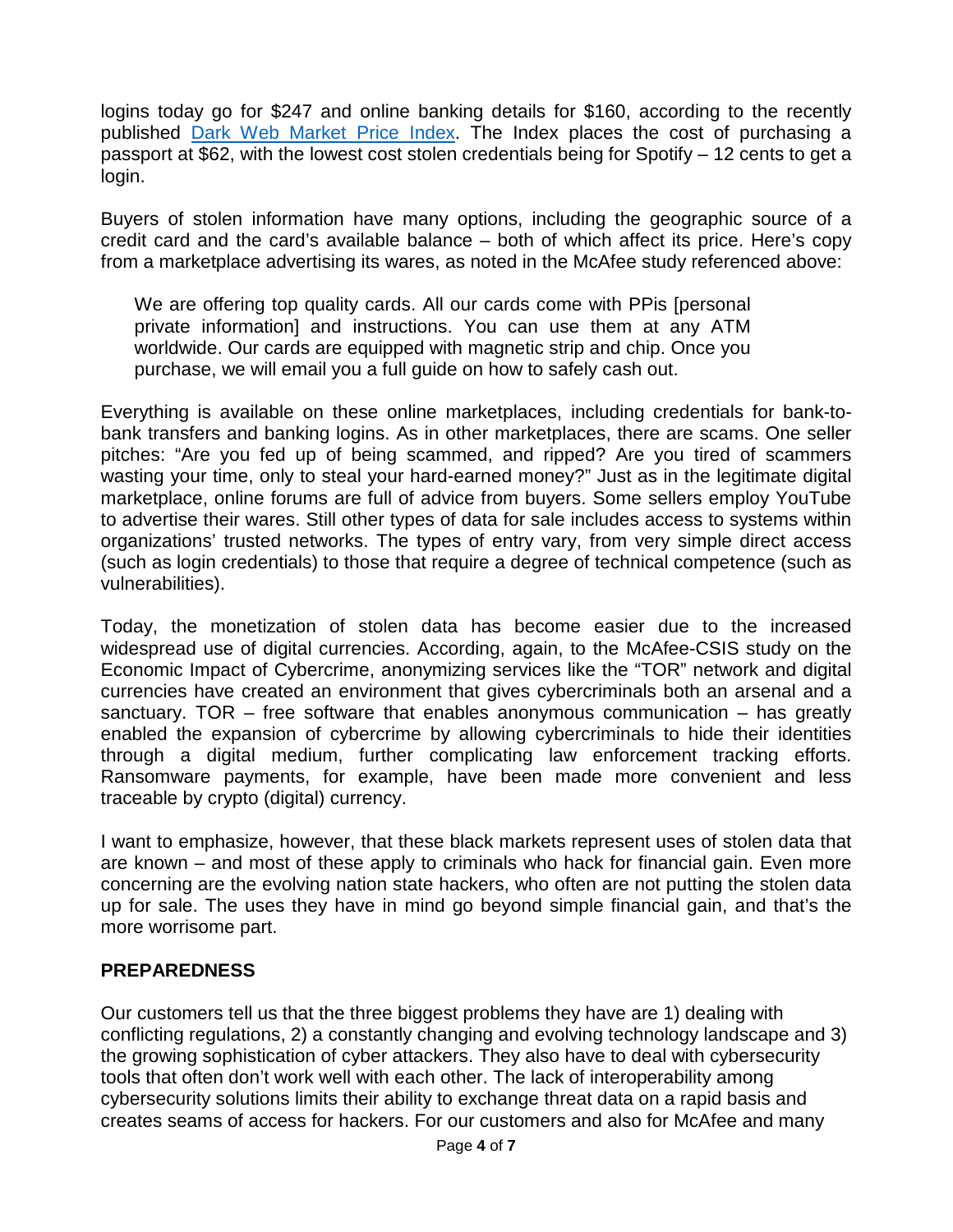other organizations, including the federal government, a fourth problem is the insufficient supply of cybersecurity talent: There are simply too few qualified operators and professionals to enable organizations to stay on the top of their cybersecurity game.

The NIST Cybersecurity Framework provides a valuable roadmap for organizations of all sizes to evaluate their risk and see where their vulnerabilities are. We commend the U.S. government for enabling this partnership that has improved the security posture of many critical infrastructure industries. Likewise, compliance with Europe's General Data Protection Regulation (GDPR) will have a significant impact on improving both the security and privacy practices of those U.S. companies that collect data from European Economic Area residents. GDPR protects personal data in both administrative and technical manners, requiring anyone handling the data to record their uses and make sure that they are securing it.

Most major financial institutions are prepared for major cybersecurity attacks with the potential to produce system-wide failure. They have plans in place and are engaging actively in cyber sharing groups, in collaboration with the Department of Homeland Security (DHS), the Office of the Comptroller of the Currency (OCC) and the Federal Reserve. They know what they'll do first to identify and respond to a nation-state attack against economic critical infrastructure.

Our customers know that major attacks are possible. They don't know if they're imminent. So far, we haven't seen much use of the personal information stolen from Equifax and others, but the financial sector is ready and waiting. As good a job as institutions like Bank of America and US Bank are doing, they can't be expected to deter a nation state on their own. These companies value the partnership they have with the federal government in fighting cybercrime, and they look forward to having agencies such as DHS improve their cybersecurity capabilities.

Following are recommendations for ways the U.S. government can help in the constant battle against cybercrime.

### **POLICY RECOMMENDATIONS**

**Make the Social Security Number (SSN) Secure:** The venerable nine-digit number first appeared as an identifier in 1936. It has become the de facto national identifier, a federal credential that people use for a range of both governmental and commercial purposes – uses for which it was never designed. Not surprisingly, the SSN is easy to guess, falsify or duplicate, and has become a premier target for cybercriminals. SSNs are sold in bulk in the cybercrime black market for as little as one dollar. Once stolen, the SSN cannot be reissued or replaced, making it a weak foundation upon with to build identity.

The steady stream of major breaches where consumers' SSNs were stolen, the most recent being 145 million stolen from Equifax, creates a compelling opportunity for change. Policymakers need to modernize the Social Security Number system. A good start is to determine what digital technologies offer strong security to create renewed confidence in the Social Security credential. A private sector eco-system of trusted identity management could then be built upon the new foundation of a modern, digitally secure SSN.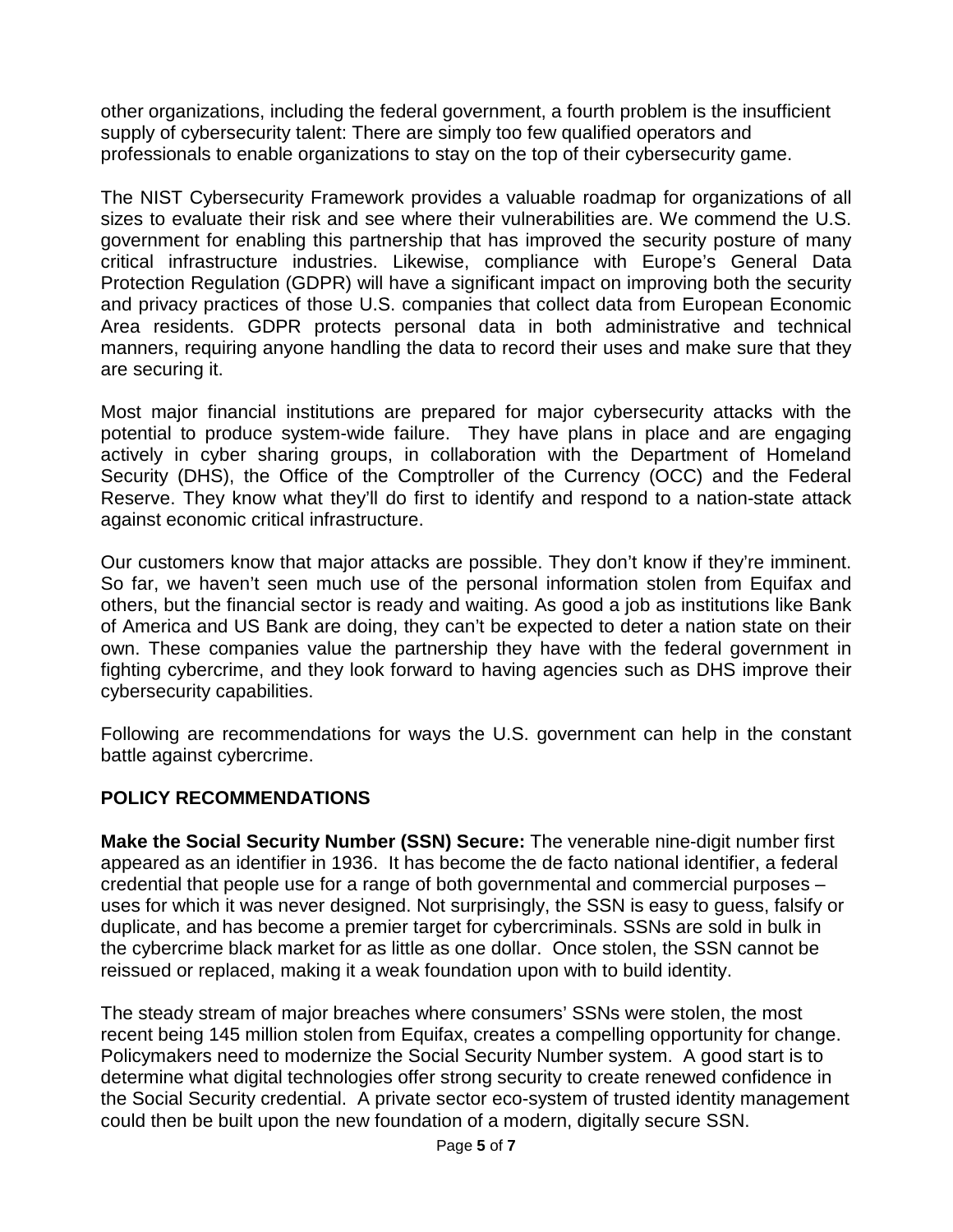**Enhance Cyber Threat Information Sharing:** Although the financial services sector is a leader in information sharing, particularly in comparison to other sectors that are just now developing their own information sharing capabilities, the government can do more to help the financial services industry, and indeed, all industries, get the full benefit of cyber threat information sharing. McAfee believes that U.S. government efforts such as the DHS Automated Indicator Sharing (AIS) capability are useful but do not go far enough. There is a need to move beyond simple indicators supplied via AIS and provide a means to allow enrichment of the shared information.

Organizations need the ability to proactively collect, analyze and disseminate actionable intelligence. They need to consistently and proactively collect information and investigate it in an effort to show attribution. The government should work with the private sector to further evolve the way cyber threat information is represented, enriched and distributed in a timely fashion. Doing so will help create a high-functioning ecosystem of information sharing that enables the public and private sectors to compete with global networks of sophisticated hackers.

**Implement Security and Privacy by Design:** Adding or 'bolting on' security features to a system, network or device after it's already up and running has inherent weaknesses and inefficiencies, particularly in the financial sector, where companies are constantly being attacked. Policymakers should champion security and privacy by design to help incent broad adoption by the information and communication technology (ITC) ecosystem that supports all critical infrastructure sectors, including financial services. Proper protection of personal data in products needs to become an expectation throughout all data-centric industries.

**Promote Cybersecurity Interoperability:** Policymakers can help encourage the cybersecurity industry to continue to evolve by offering customers more solutions that benefit from an open platform model. An open platform is an architecture that makes it easier to deploy and manage a broad set of capabilities, not a business model dictating who and how others can participate. The broad set of capabilities, for instance, on Salesforce would not be possible on a closed platform.

Open cybersecurity platforms increase the rate and breadth of innovation by lowering development costs across the ecosystem. This helps leverage the power of the entire cybersecurity community to help stop the majority of unknown malware, correlate events across the broadest set of threat intelligence and produce compliance solutions appropriate for the largest population of customers. We support driving broad-based industry collaboration and adoption, partnering with standards groups to drive change toward open interfaces and allowing security products to more seamlessly integrate out of the box. We urge policymakers to reform federal procurement rules to enable faster uptake of cybersecurity solutions, particularly those based on open platforms. If procurement rules encouraged open platforms, moving the market to more standardized, open, and interoperable solutions, this alone would improve the security posture of our entire ITC ecosystem.